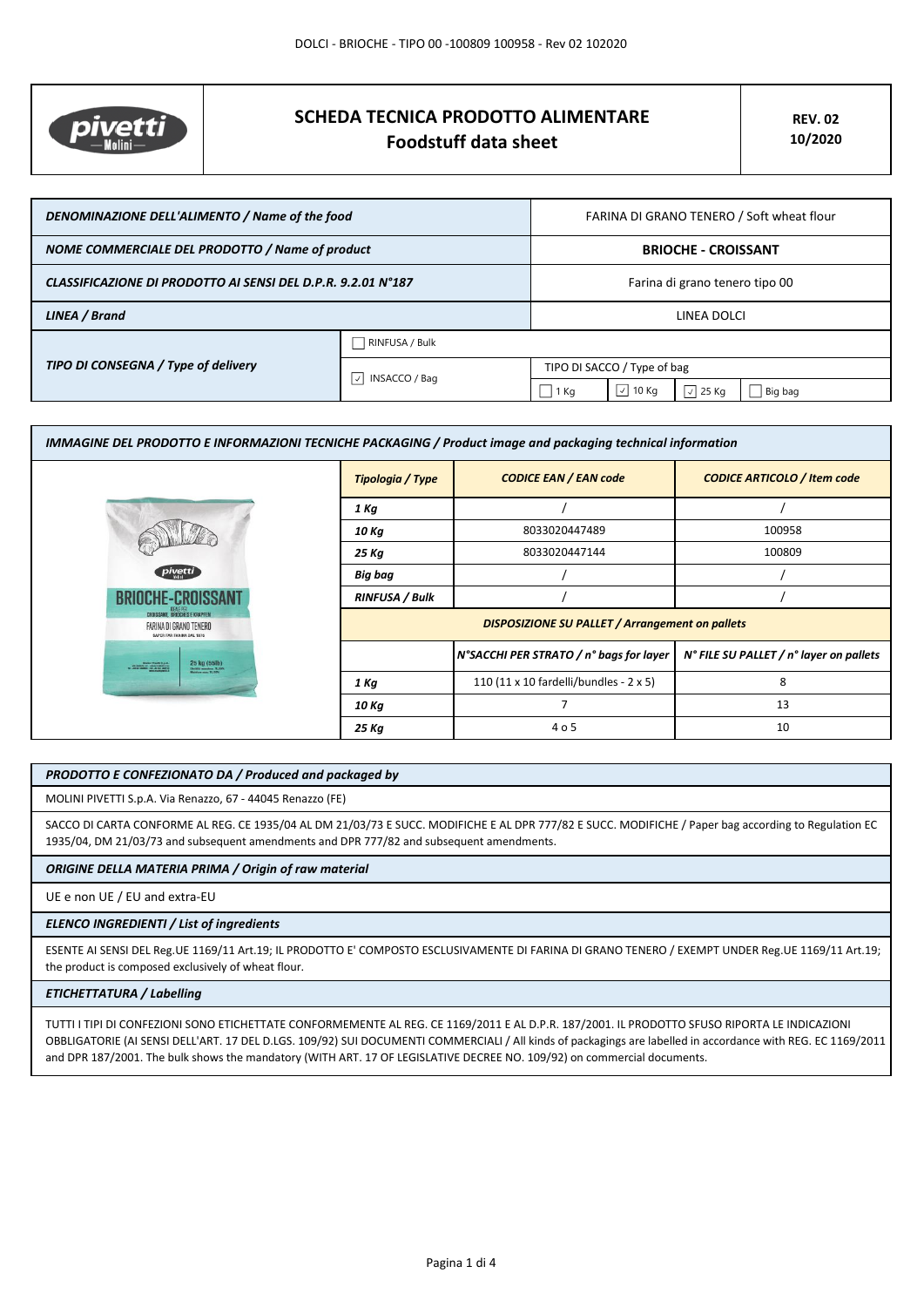| CARATTERISTICHE CHIMICO - FISICHE E REOLOGICHE / Chemical - physical and rheological characteristics                             |                                                           |                                                                                     |                                            |  |
|----------------------------------------------------------------------------------------------------------------------------------|-----------------------------------------------------------|-------------------------------------------------------------------------------------|--------------------------------------------|--|
| <b>PARAMETRI / Parameters</b>                                                                                                    | <b>UNITA' DI</b><br><b>MISURA</b> /<br>Unit of<br>measure | <b>VALORE MIN /</b><br><b>Minimum value</b>                                         | <b>VALORE MAX/</b><br><b>Maximum value</b> |  |
| UMIDITA' (Reg. CEE n° 1470/68) / Humidity                                                                                        | %                                                         |                                                                                     | 15,5                                       |  |
| PROTEINE (Metodo Kjeldhal N x 5,70) Protein (Kjeldhal method N x 5,70)                                                           | % s/s                                                     | 14                                                                                  |                                            |  |
| MINERALI / Minerals                                                                                                              | % $s/s$                                                   |                                                                                     | 0,55                                       |  |
| INDICE DI CADUTA HAGBERG / Falling Number (Perten method)                                                                        | Sec                                                       | 320                                                                                 |                                            |  |
| ALVEOGRAMMA (METODO CHOPIN) / Alveograph (Chopin Method)                                                                         |                                                           |                                                                                     |                                            |  |
| W (103 erg)                                                                                                                      | Joule                                                     | 330<br>370                                                                          |                                            |  |
| P/L                                                                                                                              |                                                           | 0,6                                                                                 |                                            |  |
| FARINOGRAMMA (METODO BRABENDER) / Farinograph (Brabender Method)                                                                 |                                                           |                                                                                     |                                            |  |
| ASSORBIMENTO ACQUA / Absorption water                                                                                            | %                                                         | 54,5                                                                                |                                            |  |
| TEMPO DI ASSORBIMENTO / Water absorption time                                                                                    | Min                                                       | 3,0                                                                                 |                                            |  |
| STABILITA' / Stability                                                                                                           | Min                                                       | 13                                                                                  |                                            |  |
| PROPRIETA' ORGANOLETTICHE / Organoleptic properties                                                                              |                                                           |                                                                                     |                                            |  |
|                                                                                                                                  |                                                           |                                                                                     |                                            |  |
| COLORE / Colour                                                                                                                  |                                                           | BIANCO TIPICO / Typical white                                                       |                                            |  |
| ODORE / Aroma & Flavor                                                                                                           |                                                           | <b>GRADEVOLE E NATURALE / Pleasant and natural</b>                                  |                                            |  |
| ASPETTO / Appearance                                                                                                             |                                                           | POLVERE SOFFICE / Fluffy powder                                                     |                                            |  |
| PERCEZIONE AL TATTO / Perception to the touch                                                                                    |                                                           | BEN OMOGENIZZATA E PRIVA DI GRUMI /<br>Well homogenized, lump-free                  |                                            |  |
|                                                                                                                                  |                                                           |                                                                                     |                                            |  |
| <b>CONTAMINANTI / Contaminants</b>                                                                                               |                                                           |                                                                                     |                                            |  |
| <b>PARAMETRI / Parameters</b>                                                                                                    | <b>UNITA' DI</b><br><b>MISURA</b> /<br>Unit of<br>measure | <b>VALORE MASSIMO CONSENTITO PER LEGGE /</b><br><b>Maximum value allowed by law</b> |                                            |  |
| CHIMICO - FISICI / Chemical - physical                                                                                           |                                                           |                                                                                     |                                            |  |
| RESIDUI PESTICIDI (ORGANOFOSFORATI, CLORURATI, PIRETROIDI) / Residual pesticides<br>(organophosphates, chlorinated, Pyrethroids) | $\mu$ g / Kg                                              | ENTRO I LIMITI DI LEGGE / legal limits                                              |                                            |  |
| AFLATOSSINE B1 / Aflatoxin B1                                                                                                    | $\mu$ g / Kg                                              | < 2,0                                                                               |                                            |  |
| AFLATOSSINE (B1, B2, G1, G2) / Aflatoxin B1-B2-G1-G2                                                                             | $\mu$ g / Kg                                              | < 4,0                                                                               |                                            |  |
| OCRATOSSINA A / Ochratoxin A                                                                                                     | µg / Kg                                                   | < 3,0                                                                               |                                            |  |
| ZEARALENONE / Zearalenone                                                                                                        | µg / Kg                                                   | $< 75$                                                                              |                                            |  |
| DEOSSIVALENOLO (DON) / Vomitoxin (DON)                                                                                           | $\mu$ g / Kg                                              | < 750                                                                               |                                            |  |
| <b>PIOMBO</b>                                                                                                                    | mg / Kg                                                   | < 0,20                                                                              |                                            |  |
| CADMIO                                                                                                                           | mg / Kg                                                   | < 0,10                                                                              |                                            |  |
| MICROBIOLOGICI / Microbiological                                                                                                 |                                                           |                                                                                     |                                            |  |
| CONTA BATTERICA TOTALE (CBT) / Total Plate Count                                                                                 | U.F.C. $/g$                                               |                                                                                     | < 100000                                   |  |
| COLIFORMI TOTALI / Total coliforms                                                                                               | U.F.C. / g                                                | < 500                                                                               |                                            |  |
| LIEVITI / Yeasts                                                                                                                 | U.F.C. $/g$                                               | < 1500                                                                              |                                            |  |
| MUFFE/Molds                                                                                                                      | U.F.C. $/g$                                               | < 1500                                                                              |                                            |  |
| ESCHERICHIA COLI / Escherichia coli                                                                                              | U.F.C. $/g$                                               | < 10                                                                                |                                            |  |
| SALMONELLA / Salmonella                                                                                                          | U.F.C. / g                                                | ASSENTE / Absent                                                                    |                                            |  |
| FRAMMENTI DI INSETTO (METODO AOAC) / Filth Test                                                                                  |                                                           |                                                                                     |                                            |  |
| FRAMMENTI DI INSETTO / Fragments of insect                                                                                       | $n^{\circ}$ / 50 g                                        | < 50                                                                                |                                            |  |
| PELI DI RODITORE / Rodent hairs                                                                                                  | $n^{\circ}$ / 50 g                                        | ASSENTE / Absent                                                                    |                                            |  |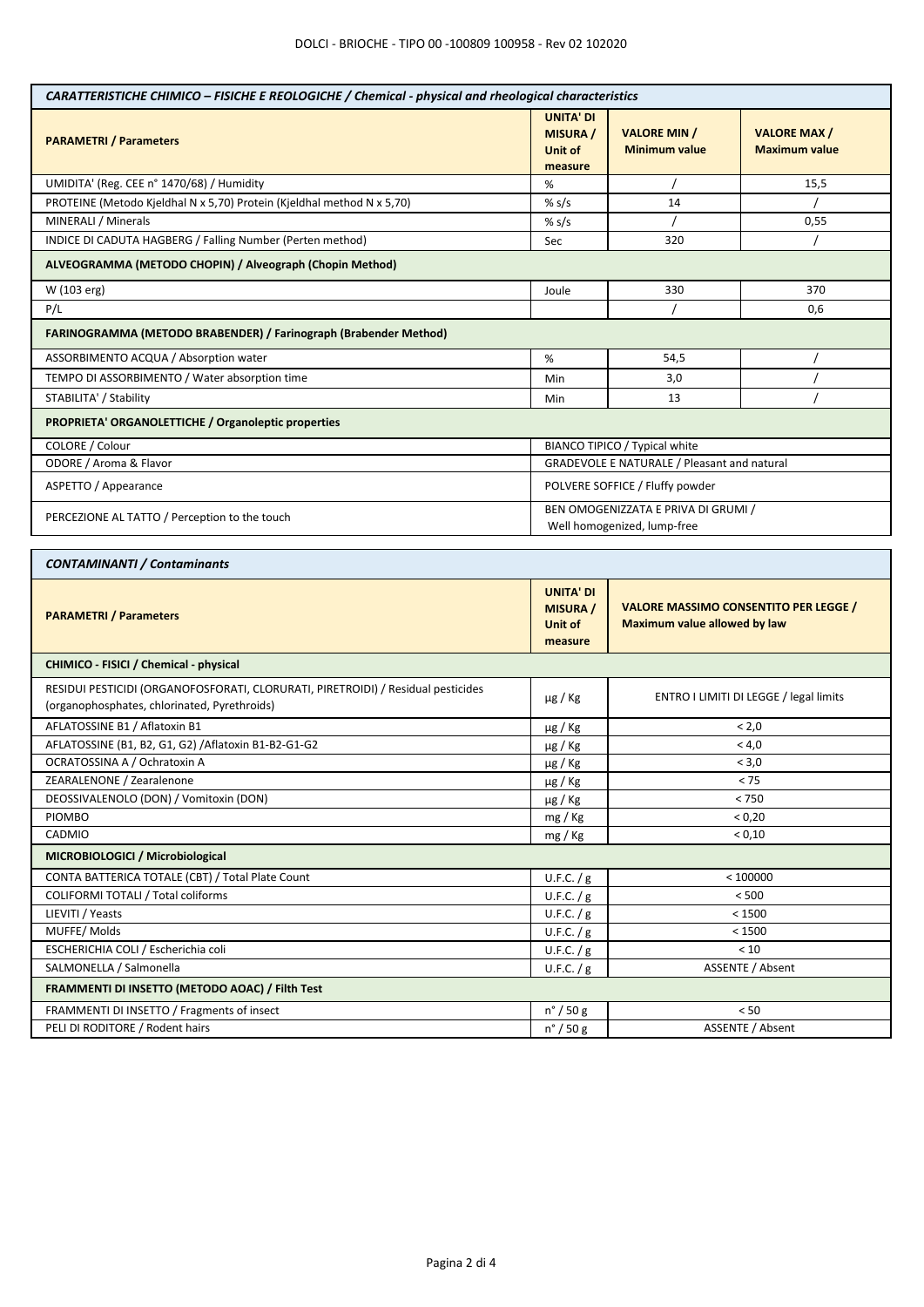| VALORI NUTRIZIONALI MEDI PER 100 g DI PRODOTTO / Mean Nutritional value for 100 g product |                                  |  |  |
|-------------------------------------------------------------------------------------------|----------------------------------|--|--|
| <b>UNITA' DI MISURA /</b><br>Unit of measure                                              | <b>VALORE MEDIO / Mean value</b> |  |  |
| kJ - Kcal                                                                                 | 1456<br>343                      |  |  |
| g                                                                                         | 1,0                              |  |  |
| g                                                                                         | 0,1                              |  |  |
| g                                                                                         | 68                               |  |  |
| g                                                                                         | 1,2                              |  |  |
| g                                                                                         | 1,6                              |  |  |
| g                                                                                         | 14                               |  |  |
| g                                                                                         |                                  |  |  |
|                                                                                           |                                  |  |  |

| SOSTANZE O PRODOTTI CHE PROVOCANO ALLERGIE O INTOLLERANZE / Substances or products causing allergies or intolerances                                                                                                                                                                                                                                                                                                                                                                                                                                                                                                                                                                                                               |                                                                |                                                                                                                                                               |  |
|------------------------------------------------------------------------------------------------------------------------------------------------------------------------------------------------------------------------------------------------------------------------------------------------------------------------------------------------------------------------------------------------------------------------------------------------------------------------------------------------------------------------------------------------------------------------------------------------------------------------------------------------------------------------------------------------------------------------------------|----------------------------------------------------------------|---------------------------------------------------------------------------------------------------------------------------------------------------------------|--|
| SOSTANZE O PRODOTTI CHE PROVOCANO ALLERGIE O INTOLLERANZE - Reg. UE 1169/11 Art.<br>21 e Allegato II / Substances or products causing allergies or intolerances - Reg. UE 1169/11<br>Art. 21 e Annex II                                                                                                                                                                                                                                                                                                                                                                                                                                                                                                                            | <b>PRESENTE NEL</b><br><b>PRODOTTO / Inside the</b><br>product | <b>PRESENZA EVENTUALE E NON</b><br><b>INTENZIONALE (CONTAMINAZIONE</b><br><b>CROCIATA) / Possible and</b><br>unintentional presence (cross-<br>contamination) |  |
| Cereali contenenti glutine: grano (farro e grano khorasan), segale, orzo, avena o i loro ceppi ibridati e prodotti derivati /<br>Cereal containing gluten, namely: wheat (such as spelt and khorasan wheat), rye, barely, oats or their hybridised strains,<br>and products thereof                                                                                                                                                                                                                                                                                                                                                                                                                                                | SI (grano) / yes (wheat)                                       | NO / no                                                                                                                                                       |  |
| Crostacei e prodotti a base di crostacei / Crustaceans and products thereof                                                                                                                                                                                                                                                                                                                                                                                                                                                                                                                                                                                                                                                        | NO / no                                                        | NO / no                                                                                                                                                       |  |
| Uova e prodotti a base di uova / Eggs and products thereof                                                                                                                                                                                                                                                                                                                                                                                                                                                                                                                                                                                                                                                                         | NO / no                                                        | NO/no                                                                                                                                                         |  |
| Pesce e prodotti a base di pesce / Fish and products thereof                                                                                                                                                                                                                                                                                                                                                                                                                                                                                                                                                                                                                                                                       | NO / no                                                        | NO / no                                                                                                                                                       |  |
| Arachidi e prodotti a base di arachidi / Peanuts and products thereof                                                                                                                                                                                                                                                                                                                                                                                                                                                                                                                                                                                                                                                              | NO/no                                                          | NO/no                                                                                                                                                         |  |
| Soia e prodotti a base di soia / Soybeans and products thereof                                                                                                                                                                                                                                                                                                                                                                                                                                                                                                                                                                                                                                                                     | NO / no                                                        | SI (soia) / yes (soy)                                                                                                                                         |  |
| Latte e prodotti a base di latte (incluso il lattosio) / Milk and products thereof                                                                                                                                                                                                                                                                                                                                                                                                                                                                                                                                                                                                                                                 | NO/no                                                          | NO/no                                                                                                                                                         |  |
| Frutta a guscio, vale a dire: mandorle (Amygdalus communis L.), nocciole (Corylus avellana), noci (Juglans regia), noci di<br>acagiù (Anacardium occidentale), noci di pecan [Carya illinoinensis (Wangenh.) K. Koch], noci del Brasile (Bertholletia<br>excelsa), pistacchi (Pistacia vera), noci macadamia o noci del Queensland (Macadamia ternifolia), e i loro prodotti / Nuts,<br>namely: almonds (Amygdalus communis L.), hazelnuts (Corylus avellana), walnuts (Juglans regia), cashews (Anacardium<br>occidentale), pecan nuts (Carya illinoinensis (Wangenh.) K. Koch), Brazil nuts (Bertholletia excelsa), pistachio nuts<br>(Pistacia vera), macadamia or Queensland nuts (Macadamia ternifolia), and products thereof | NO / no                                                        | NO/no                                                                                                                                                         |  |
| Sedano e prodotti a base di sedano / Celery and products thereof                                                                                                                                                                                                                                                                                                                                                                                                                                                                                                                                                                                                                                                                   | NO / no                                                        | NO / no                                                                                                                                                       |  |
| Senape e prodotti a base di senape / Mustard and products thereof                                                                                                                                                                                                                                                                                                                                                                                                                                                                                                                                                                                                                                                                  | NO / no                                                        | NO / no                                                                                                                                                       |  |
| Semi di sesamo e prodotti a base di semi di sesamo / Sesame Seeds and products thereof                                                                                                                                                                                                                                                                                                                                                                                                                                                                                                                                                                                                                                             | NO / no                                                        | NO / no                                                                                                                                                       |  |
| Frutta a guscio: mandorle, nocciole, noci comuni ecc e prodotti derivati / Tree Nuts                                                                                                                                                                                                                                                                                                                                                                                                                                                                                                                                                                                                                                               | NO / no                                                        | NO / no                                                                                                                                                       |  |
| Anidride solforosa e solfiti in concentrazioni superiori a 10 mg/Kg o 10 mg/litro in termini di SO2 / Sulphur dioxide and<br>sulphites at concentrations of more than 10 mg/Kg or 10 mg/litre in terms of the total SO2                                                                                                                                                                                                                                                                                                                                                                                                                                                                                                            | NO / no                                                        | NO / no                                                                                                                                                       |  |
| Lupini e prodotti a base di lupini / Lupin and products thereof                                                                                                                                                                                                                                                                                                                                                                                                                                                                                                                                                                                                                                                                    | NO / no                                                        | NO / no                                                                                                                                                       |  |
| Molluschi e prodotti a base di molluschi / Molluscs and products thereof                                                                                                                                                                                                                                                                                                                                                                                                                                                                                                                                                                                                                                                           | NO / no                                                        | NO / no                                                                                                                                                       |  |

| 270 GIORNI DALLA DATA DI CONFEZIONAMENTO / 270 days from the date of packaging                                                                      |  |  |
|-----------------------------------------------------------------------------------------------------------------------------------------------------|--|--|
| 365 GIORNI DALLA DATA DI CONFEZIONAMENTO / 365 days from the date of packaging                                                                      |  |  |
| 180 GIORNI DALLA DATA DI MACINAZIONE / 180 days from the date of milling                                                                            |  |  |
| <b>MODALITA' DI CONSERVAZIONE / Storage conditions</b>                                                                                              |  |  |
| DA CONSERVARE IN LUOGO FRESCO ED ASCIUTTO (temp. 18-25 C° umidità ≤ 60%) /<br>Store in a cool and dry place (temp $18-25$ C° humidity $\leq 60\%$ ) |  |  |
|                                                                                                                                                     |  |  |

dry place (temp. 18-25 C° humidity  $\leq 60\%$ )